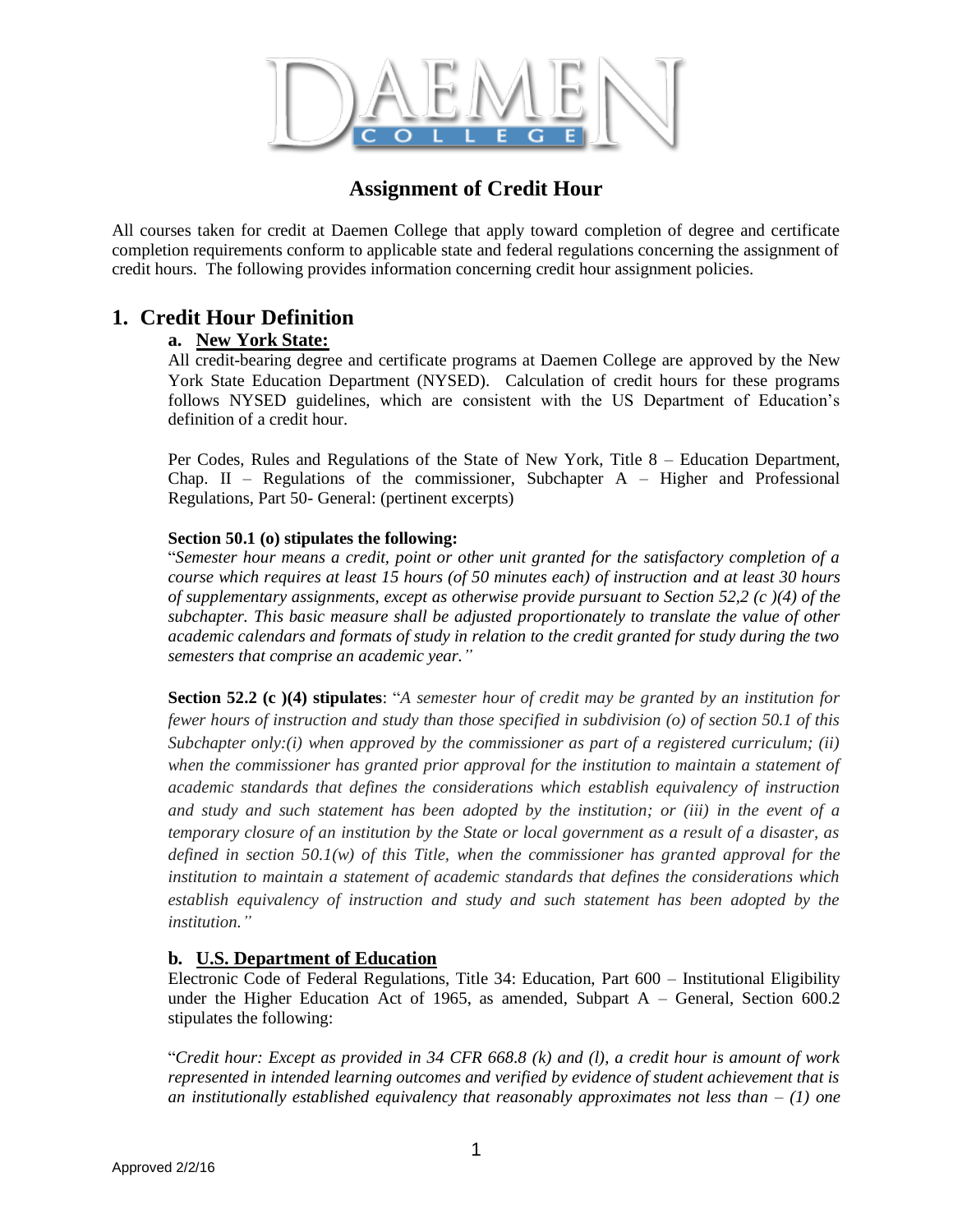

*hour of classroom or direct faculty instruction and minimum of two hours of out of class student work each week for approximately fifteen weeks for on semester or trimester hour of credit, or ten to twelve weeks for one quarter hours of credit or the equivalent amount of work over a different amount of time; or (2) At least an equivalent amount of work as required in paragraph (1) of this definition for other academic activities as established by the institution including laboratory work, internships, practica, studio work and other academic work leading to the award of credit hours.*"

U.S. Department of Education guidance on Program integrity regulations related to the credit hour<http://www2.ed.gov/policy/highered/reg/hearulemaking/2009/credit.html> also stipulate:

"*The credit-hour definition does not dictate particular amounts of classroom time versus out-ofclass student work. Further note that the definition provides that a credit hour may be for an equivalent amount of work over a different amount of time. There is no requirement that a 3 semester hour course meet 3 hours per week during a semester or a 3-quarter-hour course meet 3 hours per week during a quarter. The requirement is that the institution determine that there is an amount of student work for a credit hour that reasonably approximates not less than one hour of class and two hours of out-of-class student work per week over a semester for a semester hour or a quarter for a quarter hour. For example, an institution with a semester-based calendar has a graduate seminar for which it awards 3 semester hours. The class meets only one hour per week over a 15-week semester with the students expected to perform a substantial amount of outside research that is the equivalent of 8 or more hours of student work each week of the semester. For purposes of the Federal definition, the institution would be able to award up to 3 semester hours for the course."* 

## **2. Credit Hour Assignment Policies**

All semester credit hours awarded by Daemen will conform to the definitions listed above. Therefore all units of credit awarded will conform to the federal and state definitions.

Daemen College generally follows a semester system with fall and spring semesters consisting of a minimum of 15 weeks, which includes one week for exams. Summer terms are typically less than 15 weeks but adhere to the policy in terms of meeting time and the amount of work required. Terms for certain academic programs (for example, compressed schedules) have been adjusted but nonetheless adhere to the policy in terms of the amount of work required.

The faculty and department chairs are responsible for developing, maintaining and evaluating the curriculum within an academic program. Initial assignment of credit hours for courses is based on faculty expertise and course learning objectives. Existing courses are examined for adherence to the US Department of Education and NYSED credit hour regulations. New courses are, upon review and approval at the program level, reviewed by the Educational Policy Committee (EPC) and recommended for approval or denial.

EPC is charged with sharing and following the guidelines on credit hours in their review and approval of all courses and curricula. As well as certifying that the expected student learning for the course meets the credit hour standard.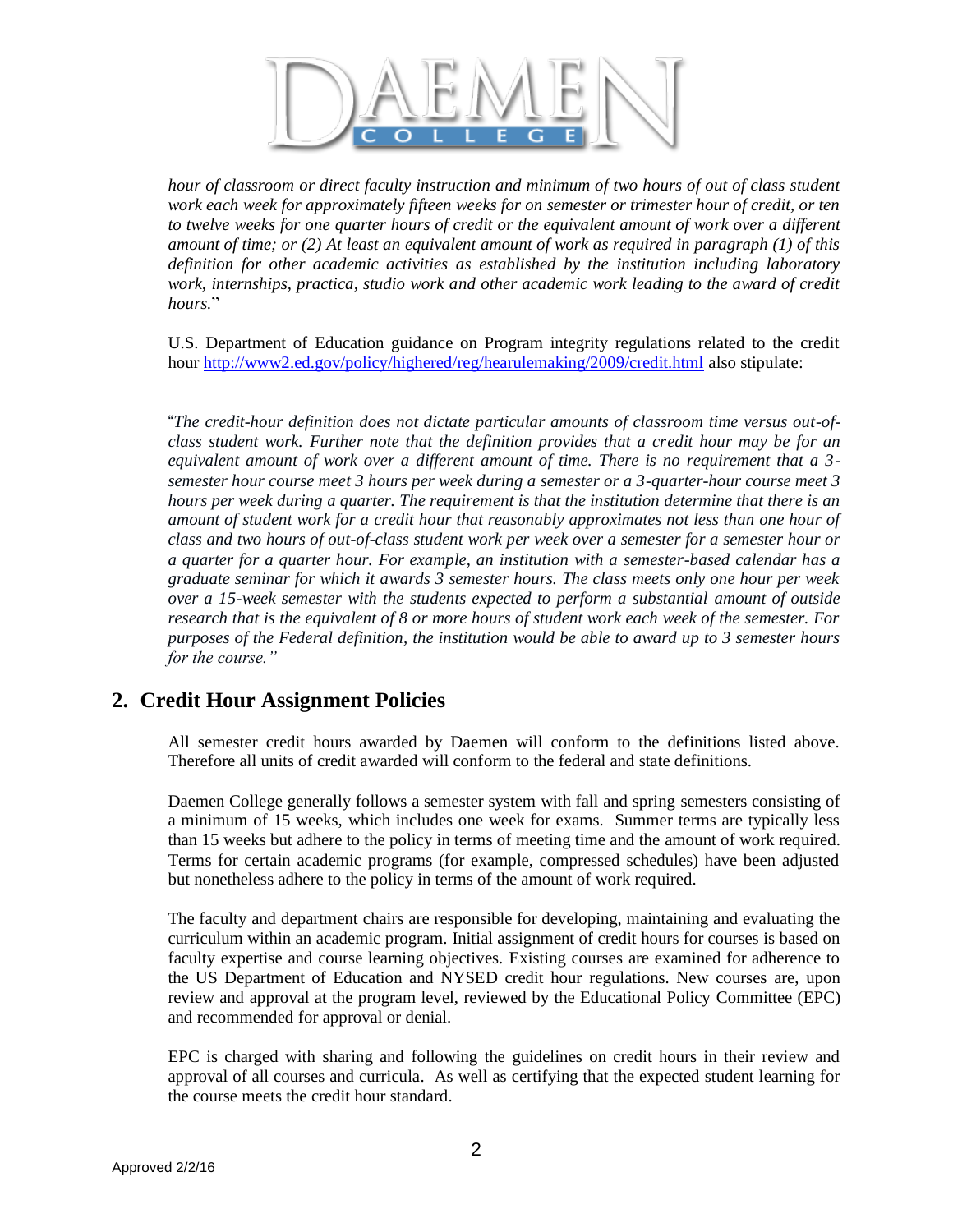

Approved courses are shared with the Registrar's Office for inclusion in the Daemen College Catalog and appropriate semester schedules. The Registrar's Office reviews the class schedule prior to the start of each semester to ensure that all classes are scheduled for the minimum number of minutes corresponding to the credits assigned. Any discrepancies are brought to the attention of the appropriate department for correction or explanation.

The following information provides general guidance on how the credit hour translates to the particular instructional method. Note, however, that the credit hour definition does not dictate particular amount of classroom time versus out of class student work. The information below serves are general guidance only.

**Lecture and Seminar**: Course with multiple students which meet to engage in veracious forms of group instruction under the direct supervision of a faculty member.

| <b>Lectures and Seminars: Classroom/Faculty Instruction and Outside Student Work</b> |             |                |              |              |                                |
|--------------------------------------------------------------------------------------|-------------|----------------|--------------|--------------|--------------------------------|
| Credits Awarded                                                                      | Minimum     | Minimum        | Minimum      | Minimum      | Total of instructional contact |
|                                                                                      | Contact per | Instructional  | Out of Class | Out of Class | time and out of class student  |
|                                                                                      | Week        | Time           | Student Work | Student Work | work                           |
|                                                                                      |             | (Contact time) | per Week     | (Outside)    |                                |
|                                                                                      |             | $x$ 15 Weeks)  |              | Work $X$ 15  |                                |
|                                                                                      |             |                |              | Weeks)       |                                |
|                                                                                      | 50 contact  | 750 contact    | 100 minutes  | 1500 minutes | 2250 minutes                   |
|                                                                                      | minutes     | minutes        |              |              | $(37.5 \text{ hours})$         |
| $\overline{2}$                                                                       | 100         | 1500           | 200          | 3000         | 4500                           |
|                                                                                      |             |                |              |              | $(75.0 \text{ hours})$         |
| 3                                                                                    | 150         | 2250           | 300          | 4500         | 6750                           |
|                                                                                      |             |                |              |              | $(112.5 \text{ hours})$        |
| 4                                                                                    | 200         | 3000           | 400          | 6000         | 9000                           |
|                                                                                      |             |                |              |              | (150 hours)                    |
| 5                                                                                    | 250         | 3750           | 500          | 7500         | 11250                          |
|                                                                                      |             |                |              |              | $(225$ hours)                  |

**Laboratory**: Courses with a focus on experiential learning under the direct supervision of a faculty member wherein the student performs substantive work in a laboratory setting. The minimum contact time per credit is typically twice that of a lecture (2:1 ratio). There are some cases where Lecture and Lab courses are tied together in a  $4 + 0$  credit hour set. The actual breakdown for classroom time and outside work is lecture is 3 credits and the laboratory is 1 credit of class time.

| <b>Laboratory: Classroom/Faculty Instruction and Outside Student Work</b> |             |                |                     |                     |                                |  |
|---------------------------------------------------------------------------|-------------|----------------|---------------------|---------------------|--------------------------------|--|
| Credits Awarded                                                           | Minimum     | Minimum        | Minimum             | Minimum             | Total of instructional contact |  |
|                                                                           | Contact per | Instructional  | Out of Class        | Out of Class        | time and out of class student  |  |
|                                                                           | Week        | Time           | <b>Student Work</b> | <b>Student Work</b> | work                           |  |
|                                                                           |             | (Contact time) | per Week            | (Outside)           |                                |  |
|                                                                           |             | $x$ 15 Weeks)  |                     | Work X 15           |                                |  |
|                                                                           |             |                |                     | Weeks)              |                                |  |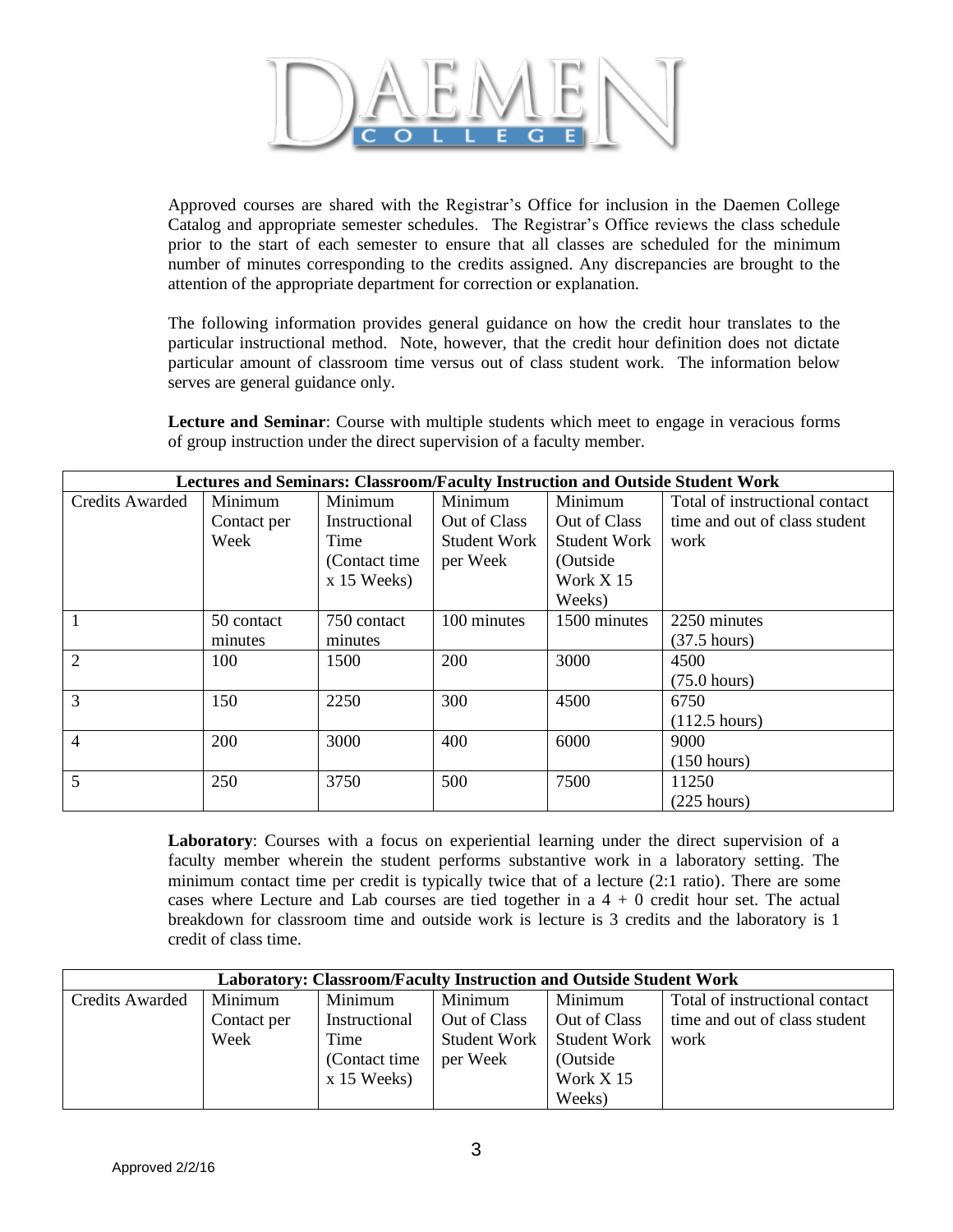

|   | 100 contact | 1500 contact | 50 minutes | 750 minutes | 2250 minutes            |
|---|-------------|--------------|------------|-------------|-------------------------|
|   | minutes     | minutes      |            |             | $(37.5 \text{ hours})$  |
|   | 200         | 3000         | 100        | 1500        | 4500                    |
|   |             |              |            |             | $(75.0 \text{ hours})$  |
|   | 300         | 4500         | 150        | 2250        | 6750                    |
|   |             |              |            |             | $(112.5 \text{ hours})$ |
| 4 | 400         | 6000         | 200        | 3000        | 9000                    |
|   |             |              |            |             | (150 hours)             |
|   | 500         | 7500         | 250        | 3750        | 11250                   |
|   |             |              |            |             | $(225 \text{ hours})$   |

**Clinicals:** Courses with a focus on experiential learning under the direct supervision of a faculty member wherein the student performs substantive work in a clinical setting. The minimum contact time per credit is typically three times that of a lecture (3:1 ratio), depending upon the amount of outside work assigned

| <b>Clinicals: Classroom/Faculty Instruction and Outside Student Work</b> |             |                |                     |              |                                |
|--------------------------------------------------------------------------|-------------|----------------|---------------------|--------------|--------------------------------|
| <b>Credits Awarded</b>                                                   | Minimum     | Minimum        | Minimum             | Minimum      | Total of instructional contact |
|                                                                          | Contact per | Instructional  | Out of Class        | Out of Class | time and out of class student  |
|                                                                          | Week        | Time           | <b>Student Work</b> | Student Work | work                           |
|                                                                          |             | (Contact time) | per Week            | (Outside     |                                |
|                                                                          |             | $x$ 15 Weeks)  |                     | Work X 15    |                                |
|                                                                          |             |                |                     | Weeks)       |                                |
|                                                                          | 150 contact | 2250 contact   | 0 minutes           | 0 minutes    | 2250 minutes                   |
|                                                                          | minutes     | minutes        |                     |              | $(37.5 \text{ hours})$         |
| $\overline{2}$                                                           | 300         | 4500           | $\overline{0}$      | $\Omega$     | 4500                           |
|                                                                          |             |                |                     |              | $(75.0 \text{ hours})$         |
| 3                                                                        | 450         | 6750           | $\Omega$            | $\Omega$     | 6750                           |
|                                                                          |             |                |                     |              | $(112.5 \text{ hours})$        |
| $\overline{4}$                                                           | 600         | 9000           | $\overline{0}$      | $\Omega$     | 9000                           |
|                                                                          |             |                |                     |              | (150 hours)                    |
| 5                                                                        | 750         | 11250          | $\Omega$            | $\Omega$     | 11250                          |
|                                                                          |             |                |                     |              | $(225$ hours)                  |

**Independent Study**: Courses of study in which a faculty member regularly interacts and directs student outcomes with periodic contact. These courses can also be created in instances where enrollment has fallen below established standards but under conditions where a student or students require that course be offered in order to progress academically (such as the need for a particular course in order to graduate). In either case the minimum credit hours are determined based on faculty instructional contact minutes and student outside work time. In all such instances, such courses must match the total amount of work using the examples listed above.

**Internship/Practica/Field Experience/Service Learning:** Courses of study in which a faculty member regularly interacts and directs student outcomes with periodic contact, but where the